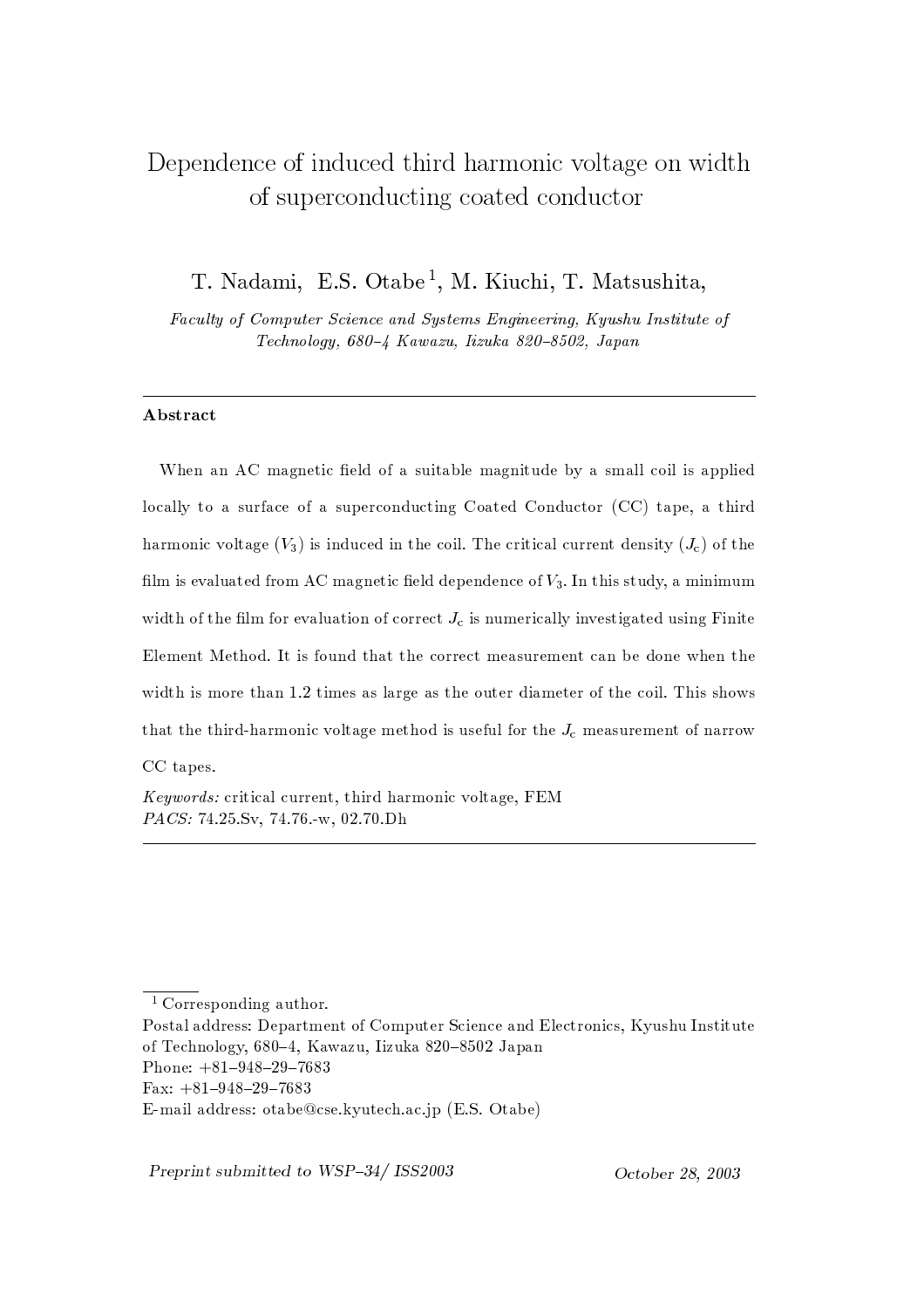#### Introduction  $\mathbf{1}$

Fabrication of large area superconducting films with high and uniform critical current density is desired for various applications. The critical current density,  $J_c$ , is one of the most important parameters for such applications, and a nondestructive and contactless method to measure the distribution of  $J_c$  is needed to characterize large-area films. Claassen *et al.* proposed a method to measure the local  $J_c$  of films by detecting a third harmonic voltage induced by an applied AC magnetic field [1]. In this method, an amplitude,  $V_3$ , of the third harmonic voltage induced in a small coil is measured as a function of an amplitude of AC current,  $I_0$ , applied to the coil to generate the AC field. Usually coils of several mm in diameter are used.  $J_c$  is proportional to the threshold value  $(I_{c0})$  of  $I_0$  above which nonzero  $V_3$  appears. Hence,  $J_c$  can be estimated from  $I_{c0}$ . The theoretical analysis by Mawatari *et al.* [2] based on the critical state model in a simplified geometry showed that the above principle is correct. Our previous study with Finite Element Method (FEM) [3] clarified a validity of this principle even in a practical arrangement of coil and thin film.

Recently relatively long Y-123 coated-conductor (CC) tape with high  $J_c$  has been successfully fabricated [4] and its application at liquid nitrogen temperature is expected. The use of present inductive method is considered to be very useful for a continuous on-line measurement of  $J_c$  of a long CC tape, since it is a contactless and nondestructive method.

In this method, it is required for safety of the measurement that the width of superconductor,  $D$ , should be more than twice as large as the outer diameter of the coil to eliminate the edge effect. However, the application of the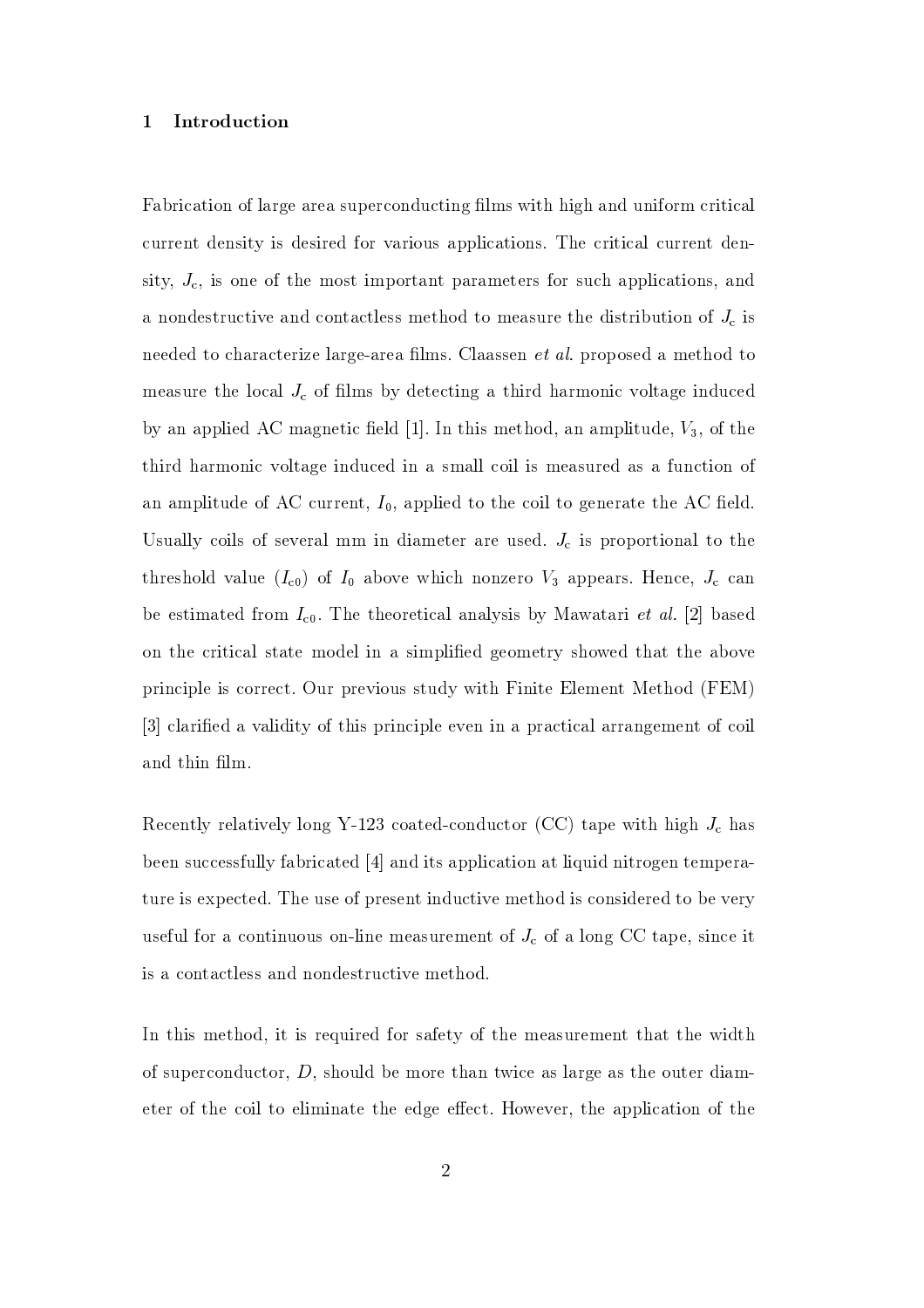present method to narrow CC tape is desired. Hence, it is necessary to clarify the applicable limit of the width of superconductor for the present inductive method.

In this paper, the magnetic field distribution in a superconducting thin film with various width was numerically calculated by FEM to estimate the third harmonic voltage  $V_3$ , and the threshold amplitude of current  $I_{c0}$  is obtained from  $V_3$ - $I_0$  characteristics. Discussion is given on the relationship between  $I_{c0}$ and the width of the superconducting thin film. In addition, the effect of distance between the coil and the film on  $I_{c0}$  was also investigated, since the distance between the coil and the CC tape might be changed in real contactless measurement. The optimal condition on the distance is discussed.

#### $\overline{2}$ Simulation

JMAG studio version 7 of Japan Research Institute was used for the calculation in FEM. A following circumstance was assumed: a single coil of inner and outer diameters of 2 mm and 5 mm and a height of 1 mm is mounted at a position of 0.2 mm or 2 mm apart from the surface of a thin film of thickness 0.6  ${\rm \mu m}$  . The width of the film,  $D,$  was changed from twice of outer diameter of the coil, 10 mm, down to 2 mm. The value of  $J_c$  of the film is  $1.0 \times 10^{10}$  A/m<sup>2</sup>. The number of turns of windings in the coil is 400. An AC magnetic field is applied normal to a wide surface of the film by a sinusoidal driving current  $I_0 \cos \omega t$ . The magnetic flux density distribution in the space including the film and coil system is calculated by FEM in each phase of AC field assuming the critical state model. Because of symmetry of the system, we calculated the field and current distributions inside  $1/2$  of the whole system as shown in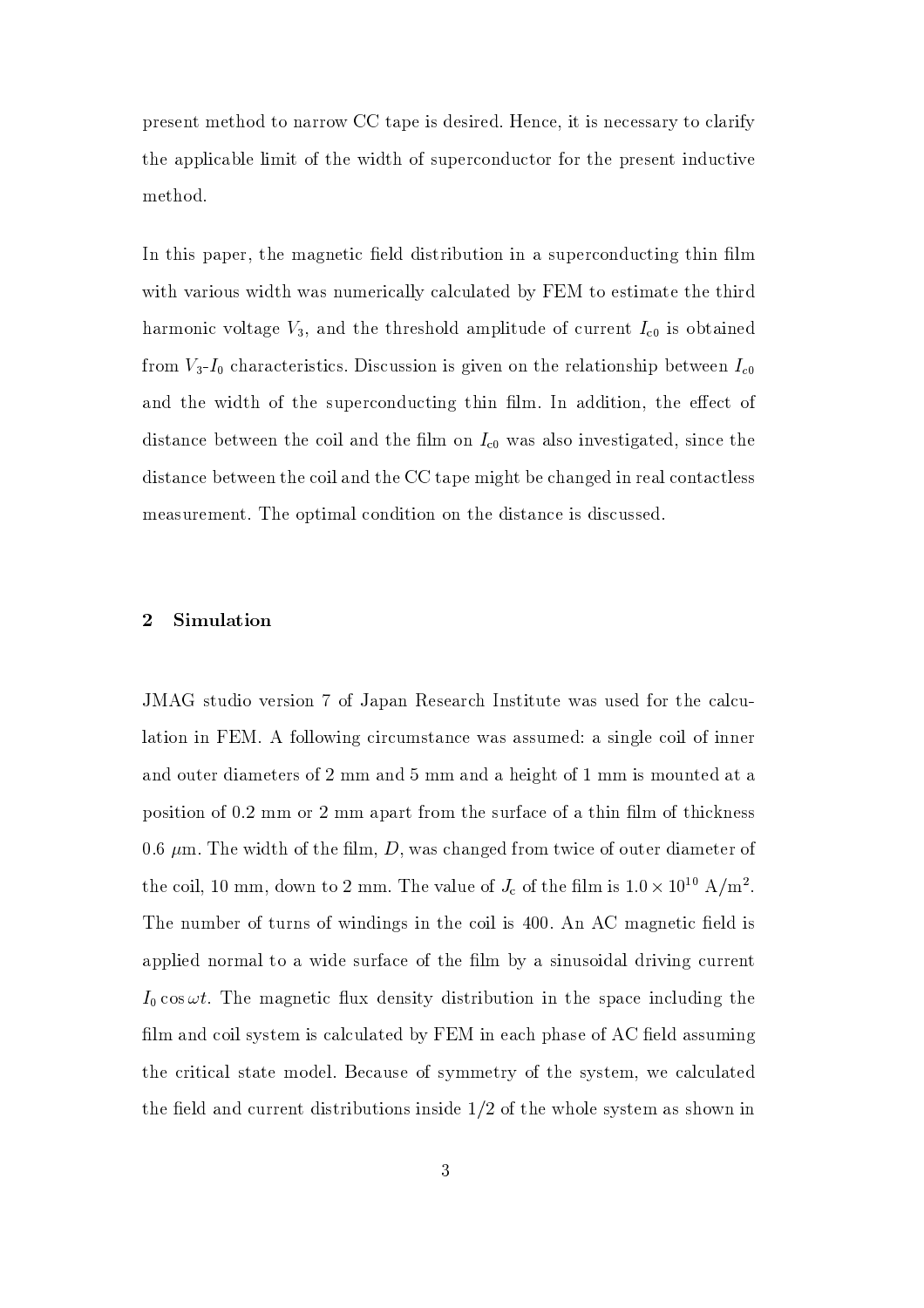Fig.  $1$ .

The voltage induced in the pick-up coil was derived from the magnetic flux which interlinked the pick-up coil. The amplitude,  $V_3$ , and phase,  $\theta_3$ , of the third harmonic voltage were derived by Fourier analysis. The threshold current,  $I_{c0}$ , at which  $V_3$  began to appear was estimated from  $V_3$ - $I_0$  characteristics.

#### **Results and Discussion** 3

Fig. 2 shows the  $V_3$ - $I_0$  curves for various values of the film width, D.  $V_3$  starts to appear when  $I_0$  increases beyond some threshold current,  $I_{c0}$ . Dependence of  $I_{c0}$  on D is shown in Fig. 3. It is found that  $I_{c0}$  takes a constant value of 70 mA in the range of 6-10 mm. The theoretical estimation by Mawatari  $et$ al. [2] for an infinity wide thin film in a parallel AC field predicts  $I_{c0}$  to be 64 mA. Hence, it can be said that the present method is applicable down to the film width of 6 mm, i.e., 1.2 times larger than the outer diameter of the coil. Thus, this method is applicable even in severer condition than expected. When D is smaller than 6 mm,  $I_{c0}$  decreases monotonically with decreasing D. This comes from easier penetration of AC field due to limited shielding current in the film.

Fig. 4 shows the distribution of the shielding current at  $I_0 = 70 \text{ mA}$ , the critical amplitude, in the cases of  $D = 10, 5, 2 \text{ mm}$ . When the width is 10 mm, circular shielding current flows in the middle of the film and the current does not flow in the outer region. Hence, the same situation is considered to occur in the film wider than 6 mm. On the other hand, when the width is shorter than 6 mm, the shielding current flow is limited by the film width, resulting in the penetration of the AC field. This leads to the smaller  $I_{c0}$ .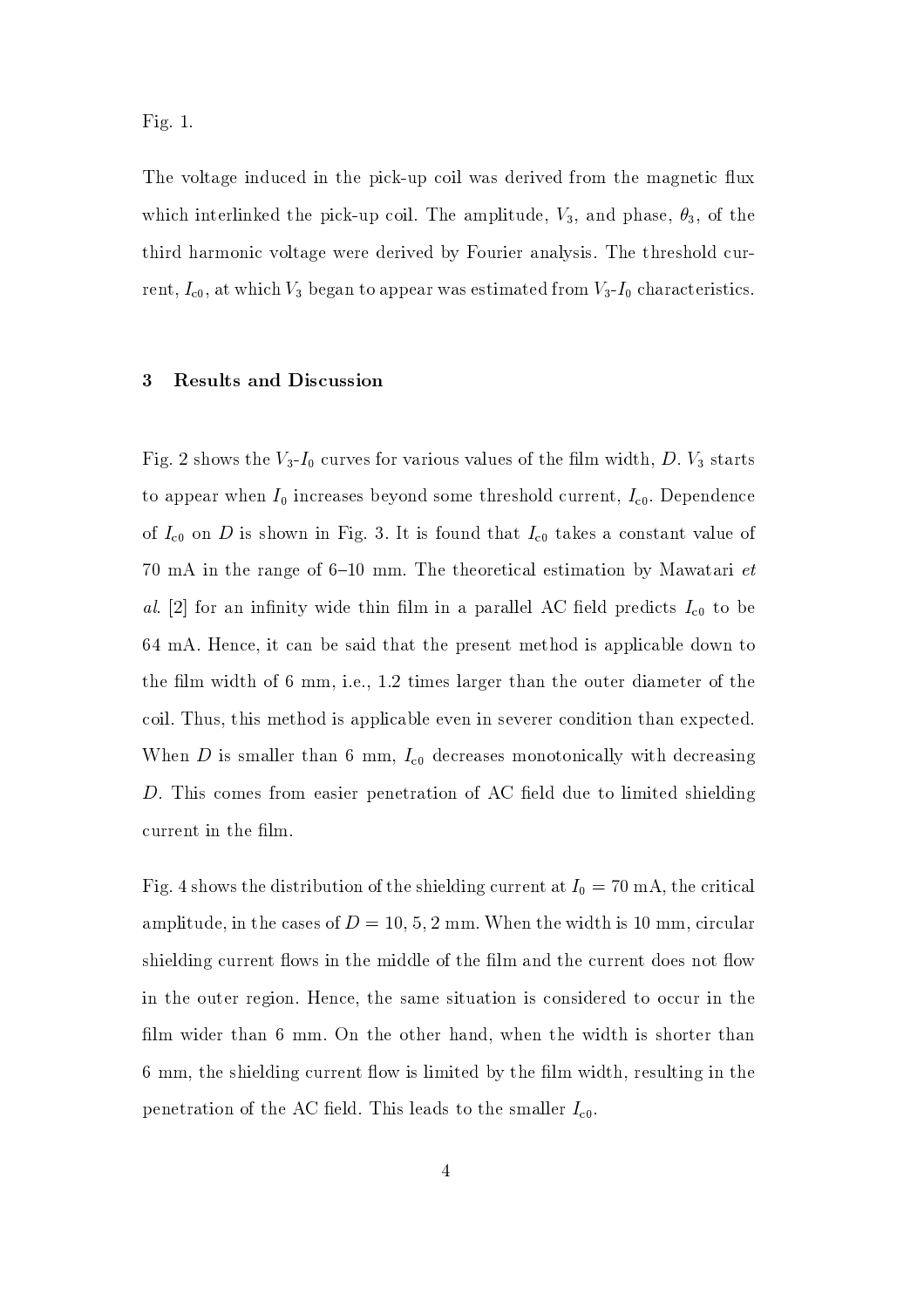A similar calculation was done for a different distance between the coil and the film surface to look for the effect of distance on the measurement. The width dependence of  $I_{c0}$  for the case of distance of 2 mm is shown in Fig. 5. It is found that  $I_{c0}$  starts to decrease with D at  $D = 7$  mm. This critical size is slightly larger than in the previous case of 0.2 mm in the distance. This is caused by a spread of AC magnetic field in a wider area by making the distance large. At the same time, the saturated value of  $I_{c0} = 600$  mA for a large width is about one order of magnitude larger than the previous case, suggesting that much larger current is necessary to reach a full penetration of AC field.

When the distance between the coil and the film surface is increased, the applicable range of the film width is diminished and the larger current source is needed. On the other hand, the dependence of  $I_{c0}$  on the distance becomes lower at the larger distance. In the case of continuous  $J_c$  measurement of long CC tape the distance between the fixed coil and moving CC tape might be slightly changed, resulting in an error in estimated  $J_c$ -value. This error becomes larger for the shorter distance between the coil and surface of CC tape. Hence, the optimal condition of this distance should be investigated in more detail for the  $J_c$  measurement of CC tape.

#### Summary  $\overline{4}$

The effect of the width of thin film on the measurement of the critical current density using the third harmonic voltage is investigated by numerical calculation by FEM. The following results are obtained.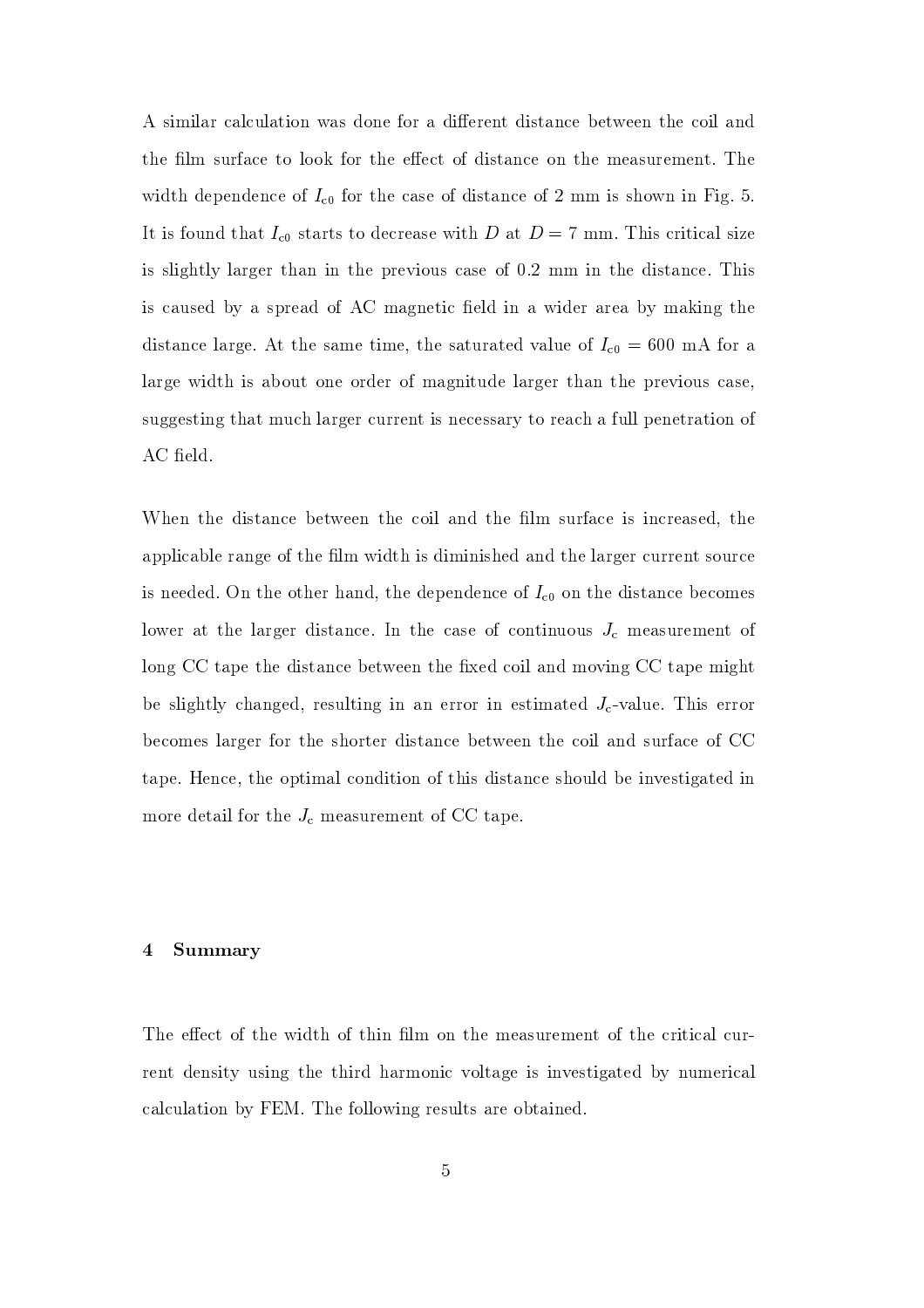- 1. It is found that the evaluation of  $J_c$  is possible when the film width is more than 1.2 times as larger as the outer diameter of the coil. Hence, this measuring method is useful for narrow CC tapes.
- 2. The threshold current,  $I_{c0}$ , decreases when the film width is less the above critical value, because of the decrease in shielding current in the film resulting in a penetration of AC field from the film edge.
- 3. It is found that the minimum film width increases and much larger current is needed to evaluate  $J_c$  when the distance between the coil and the film surface is long. From the viewpoint of safety against the error due to the movement of the film, the optimal condition of the distance should be investigated in detail.

### References

- [1] J.H. Claassen, M.E. Reeves, R.J. Soulen Jr., Rev. Sci. Instrum. 62 (1991) 996.
- [2] Y. Mawatari, H. Yamasaki, Y. Nakagawa, Appl. Phys. Lett. 81 (2002) 2424.
- [3] H. Wada, M. Migita, E.S. Otabe, M. Kiuchi, T. Matsushita, Y. Mawatari, H. Yamasaki, Y. Nakagawa, Physica C 392-396 (2003) 1310.
- [4] K. Kakimoto, Y. Iijima, T. Saitoh, Physica C 392-396 (2003) 783.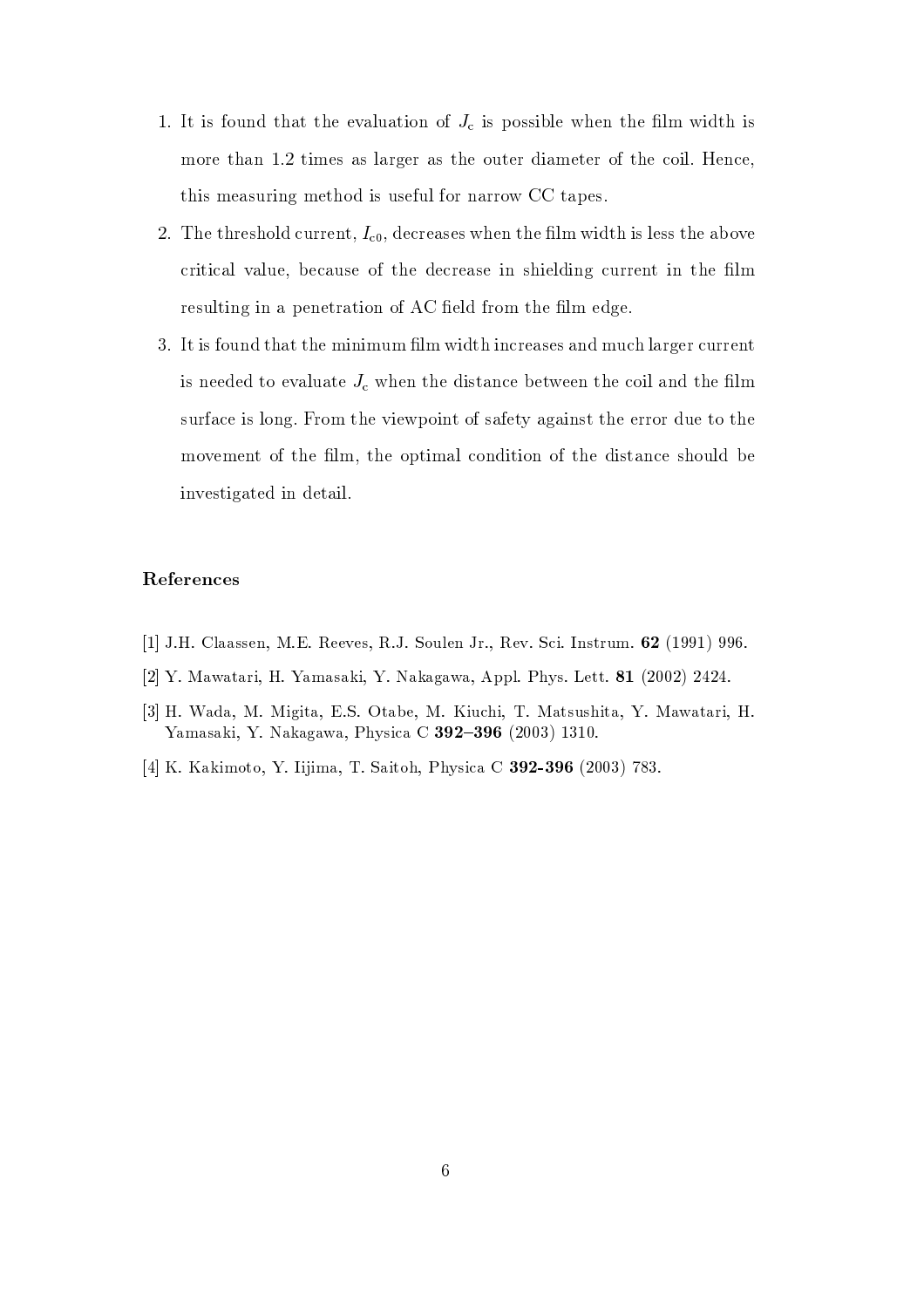- Fig 1 Schematic illustration of arrangement of coil and thin film for calculation by FEM.
- Fig 2 third harmonic voltage amplitude  $V_3$  dependence of Driving current amplitude  $I_0$  vs for various values of film width.
- Fig 3 Threshold current  $I_{c0}$  vs film width.
- Fig 4 Distribution of shielding current on the film surface when the film width is  $10, 5$  and  $2$  mm.
- Fig 5 Threshold current  $I_{c0}$  vs film width when the distance between coil and and film surface is  $2 \text{ mm}$ .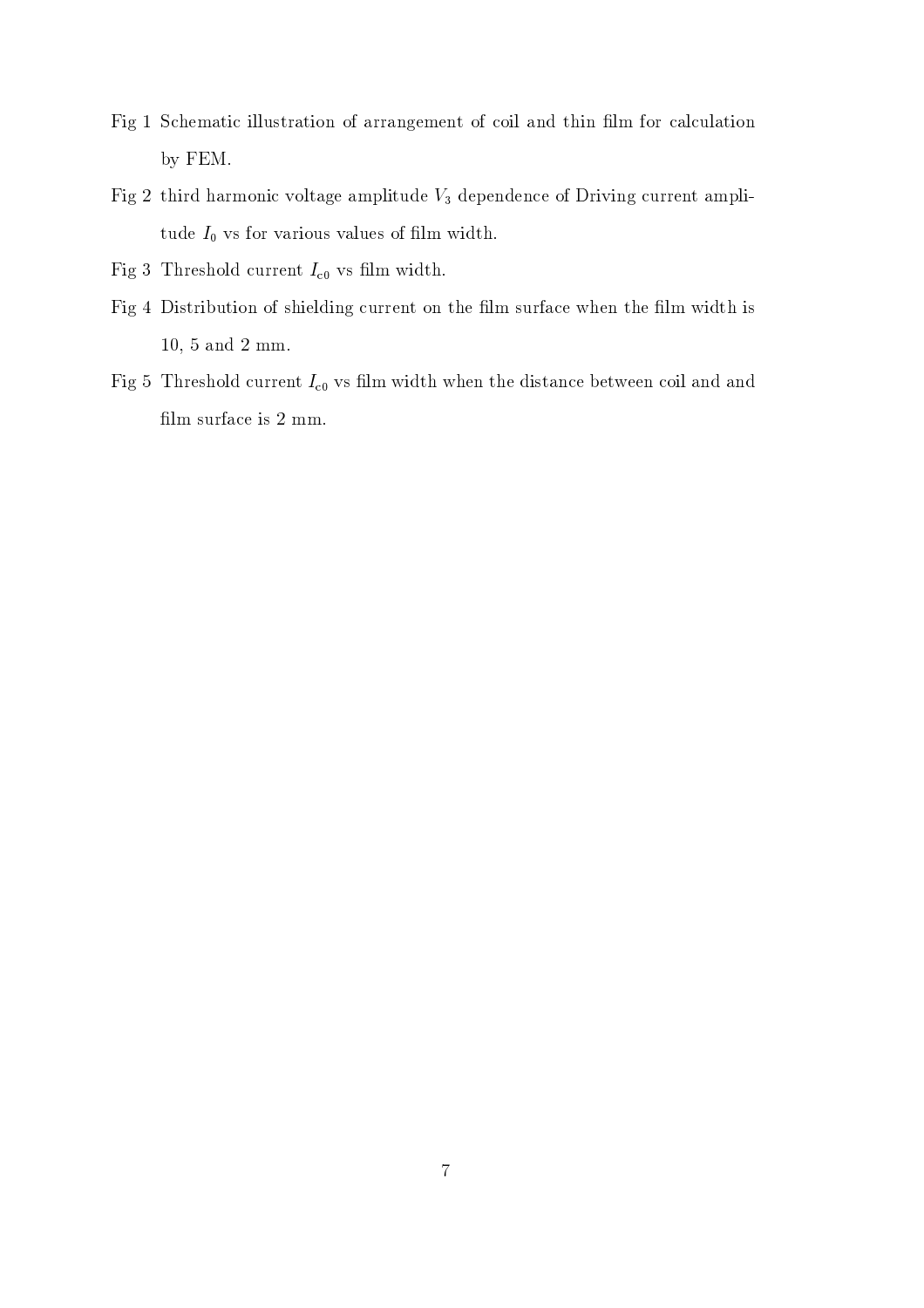

Fig. 1: T. Nadami et al. WSP-34/ISS2003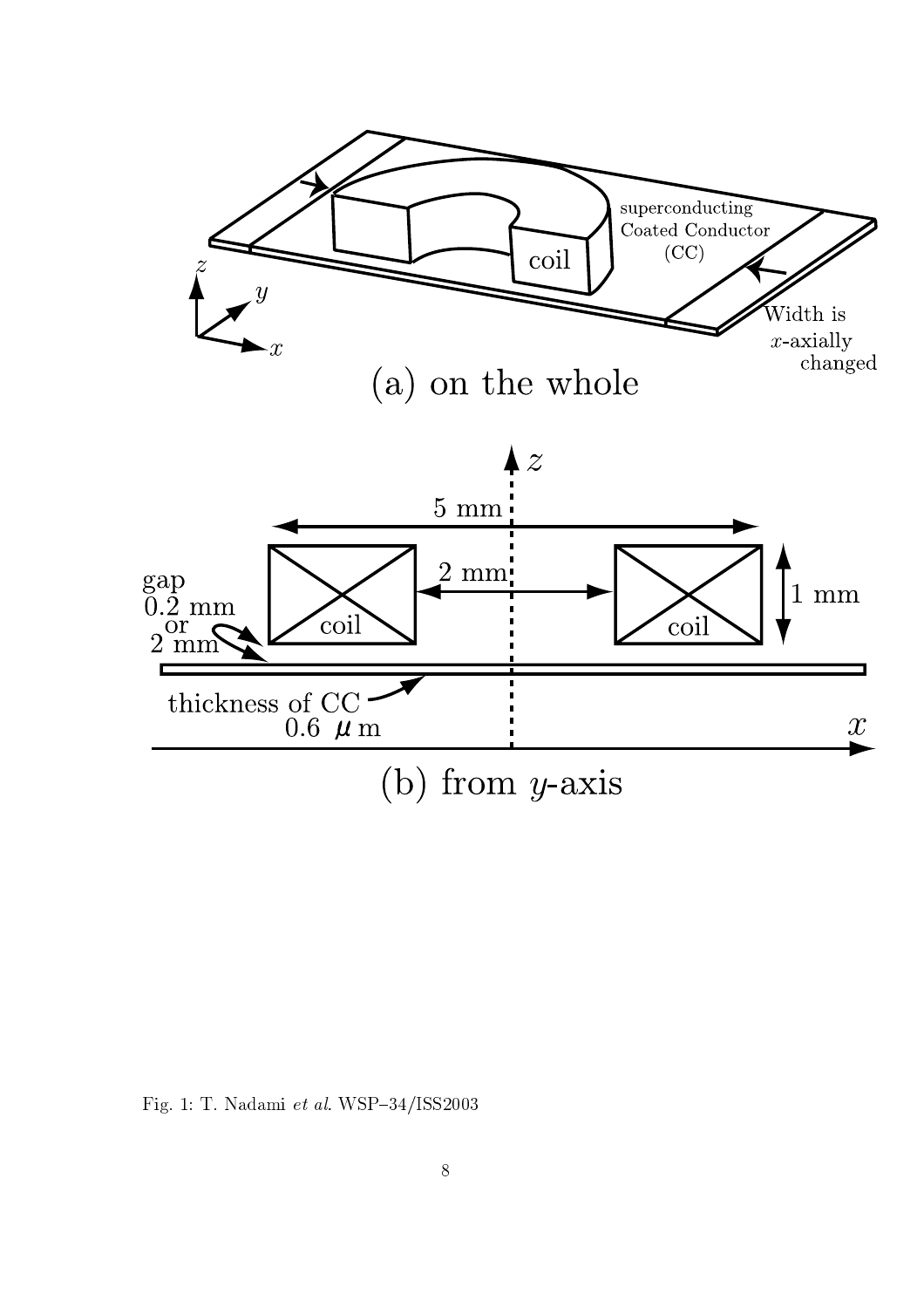

Fig. 2: T. Nadami $et~al.$  WSP-34/ISS2003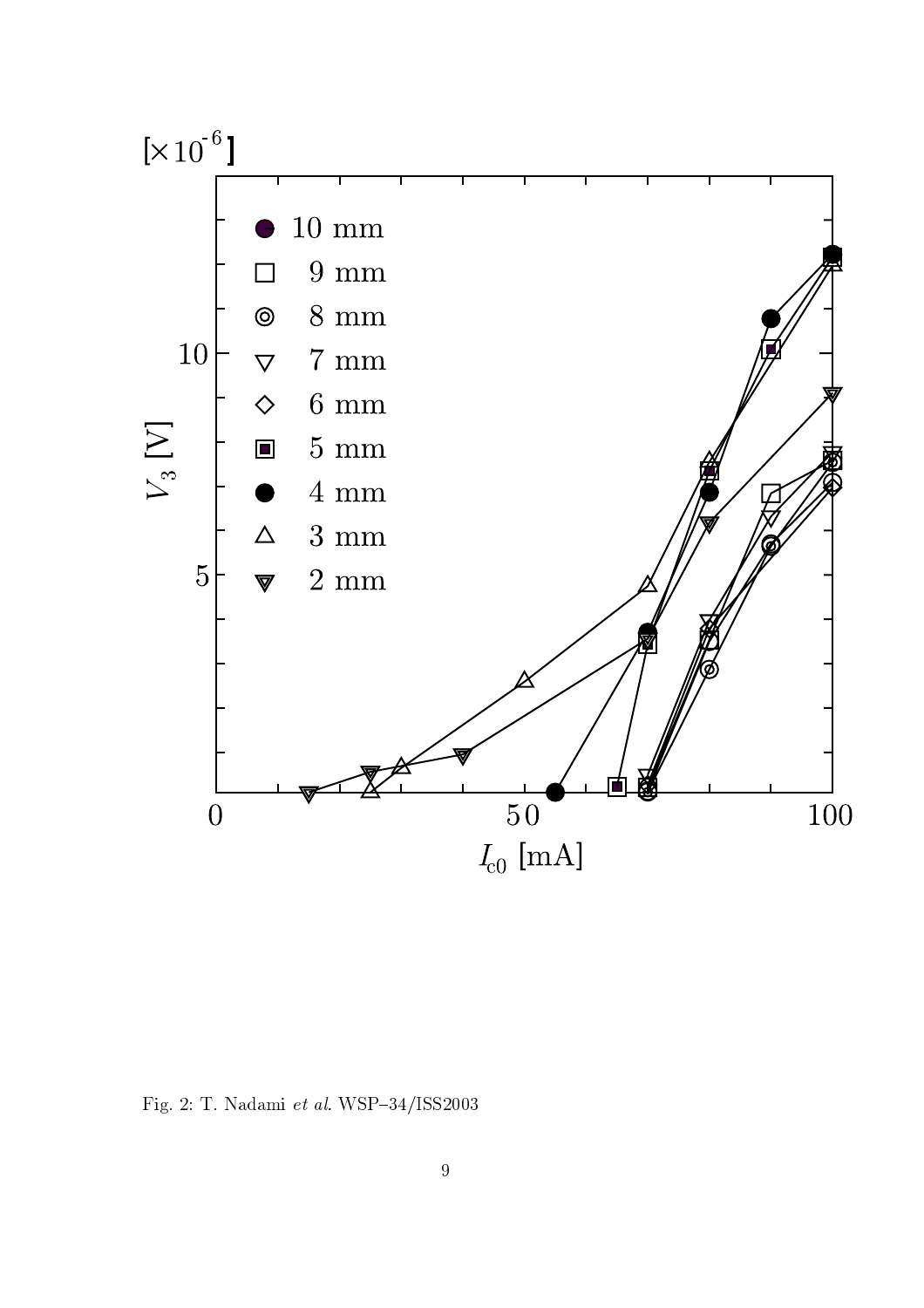

Fig. 3: T. Nadami $\it{et~al.}$  WSP–34/ISS2003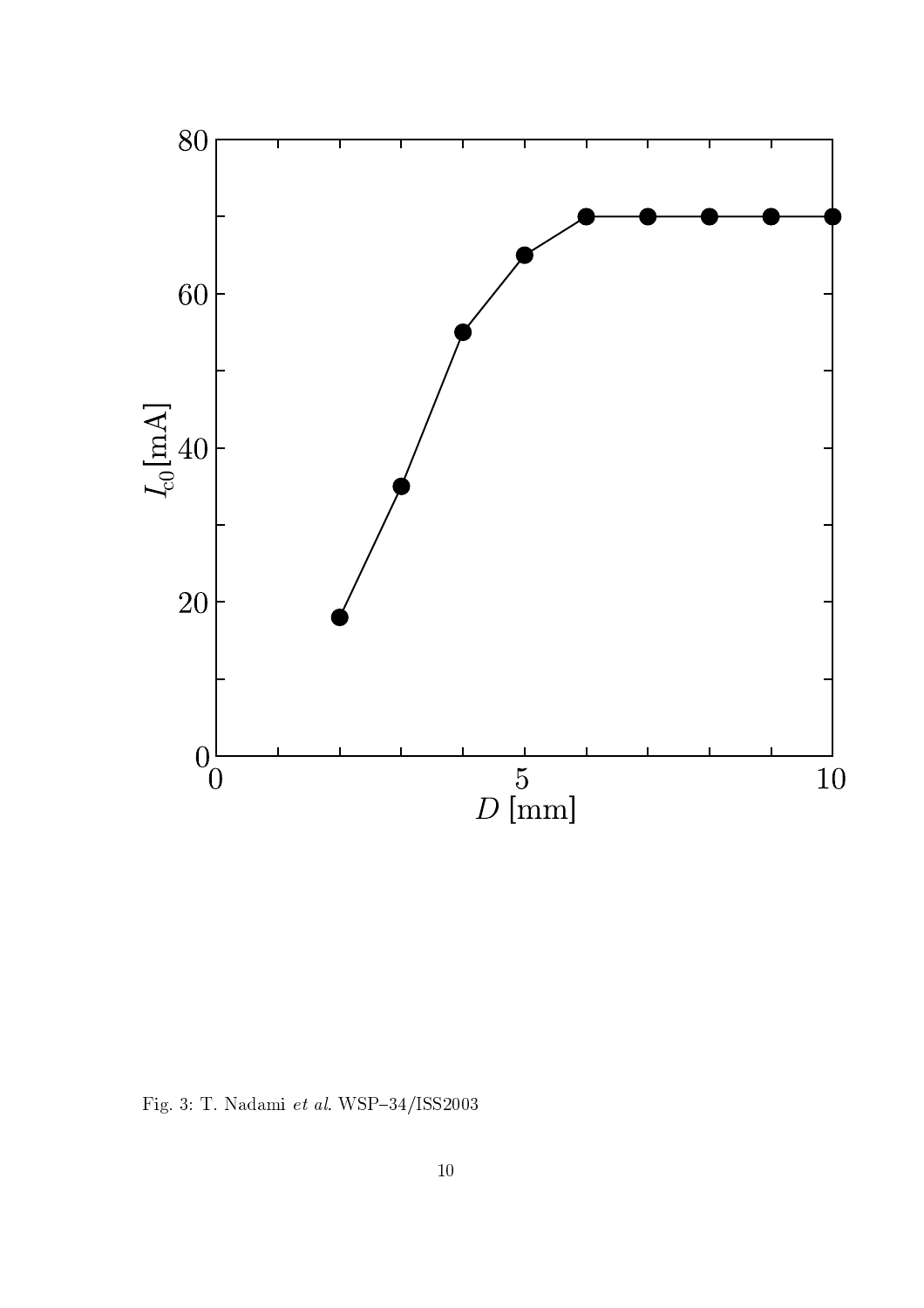

Fig. 4: T. Nadami $\it{et~al.}$  WSP–34/ISS2003